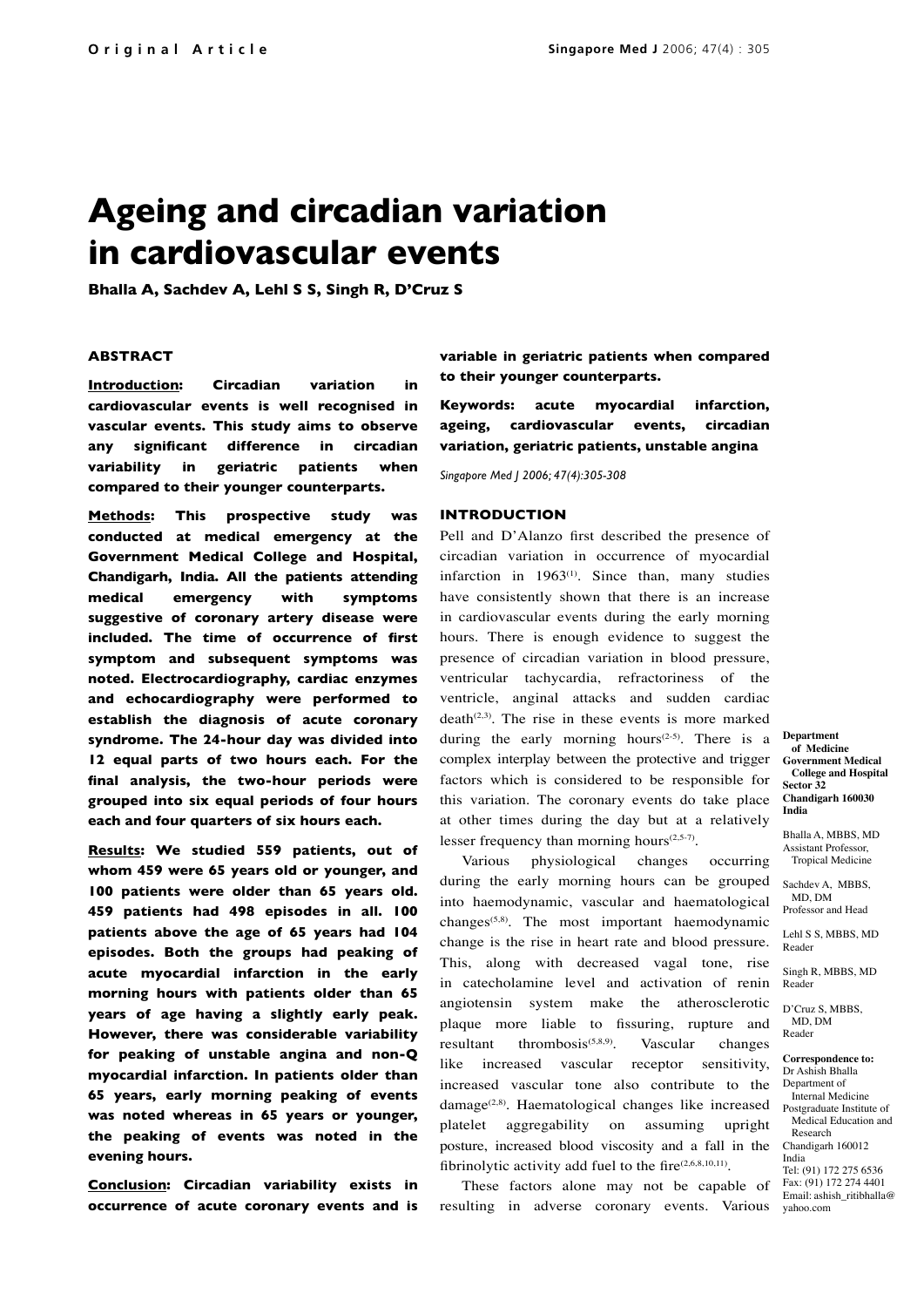trigger factors act in conjunction with physiological changes in the early morning hours<sup> $(4,5,7,9)$ </sup>. These factors are start of physical activity, bursts of anger, sexual activity and heavy physical exertion $(4,5)$ , and they can precipitate an acute attack at any time of the day. Some other recognised external trigger factors are earthquakes, war, riots, and climatic factors like extremes of temperatures, especially winters<sup>(4)</sup>. Increased event rate has been demonstrated in winter months, on Mondays and least event rate on Sundays<sup>(12,13)</sup>. Decreased incidence of these events has been correlated with relaxation and decreased level of stress. A shift in the time of awakening in the morning or getting up late and starting an activity at a later hour does not negate the physiological effect of these factors but shifts it to a later hour<sup>(14)</sup>.

Blunting of various cardiovascular responses and reflexes is a hallmark of ageing. This blunting may result in increasing the deleterious effects of trigger factors as the body loses its ability to mount adequate response. This study was undertaken to compare the circadian variation in cardiovascular events in younger patients with the variation observed in elderly patients to look for differences.

### **METHODS**

With the aim to study the existence of circadian variation in coronary events in the urban population in and around Chandigarh, this prospective observational study was conducted at the medical emergency department of the Government Medical College and Hospital, Chandigarh, India. All the patients attending emergency services with complaints suggestive of coronary artery disease (chest pain, dyspnoea, chest discomfort with or without sweating, palpitation, fainting spells) were included in the study. The patients were asked about the time of occurrence of first symptom, and time of subsequent episodes was also noted. A resting 12-lead electrocardiogram (ECG), cardiac enzymes and echocardiography was carried out to establish the diagnosis of acute myocardial infarction.

A diagnosis of myocardial infarction was considered in patients having anginal pain lasting more than 15 minutes, associated with/without dyspnoea or sweating, established/evolving ST-T wave changes on serial ECGs, and raised cardiac enzymes. The patients having anginal pain, persisting ST-T wave changes without the development of Q waves on serial ECGs, and raised enzymes were labelled as non-Q wave myocardial infarctions. The patients with typical anginal pain lasting less than 10 minutes, having reversible ST-

T wave changes on serial ECGs, normal cardiac enzymes and no evidence of fresh regional wall motion abnormality on echocardiography were grouped as unstable angina.

Patients with non-anginal chest pain or those in whom an alternative diagnosis could be established, were excluded from the study. The patients with congestive cardiac failure were also not included in the study analysis, as the number of these patients was very small. The 24-hour day was divided into 12 equal parts of two hours each, and the data was input into the computer. For the final analysis, the patients were divided into two groups, those  $\leq 65$  years and those  $> 65$  years. Further, these two-hour periods were grouped into six equal periods of four hours each and to four quarters of six hours each. The data was analysed by using the EPI 6 statistical package.

### **RESULTS**

We studied 559 patients, out of whom 459 were 65 years old or younger. The mean age was 57 ( $\pm$ 5.4) years. These 459 patients (64.2% males and 35.8% females) had a total of 498 episodes of unstable angina (51.4%), acute myocardial infarction (AMI) (42%), and non-Q wave myocardial infarction (non-Q MI) (7.6%). When we divided 24 hours into four equal quarters each, we observed that maximum episodes (all coronary events) were seen between six pm and 12 midnight (148/498, 29.71%) and a second comparable peak was seen between six am and 12 noon where 146/498 (29.31%) events were recorded. The events observed during these two peaks were comparable. The least number of episodes were seen during the period between 12 midnight and six am (92/498, 18.47%).

In patients with AMI, two peaks were observed. The first peak was seen between six am and 12 noon when 68/206 (335) events were noted, and a second peak was noted between six pm and 12 midnight. The minimum number of events (40/206, 19.8%) were noted were between 12 midnight and six am. Patients with non-Q MI had maximum number of events (14/28, 50%) between six pm and 12 midnight. In patients with unstable angina, the peaking of events followed the pattern of all coronary events. First peak was seen between six pm and 12 midnight  $(82/264$  events,  $31\%)$ and a second peak was noted between six am and 12 noon (74/264 events, 28%). The minimal events here were again noted between 12 midnight and six am (48/264, 18.2%).

When we divided 24 hours into six equal parts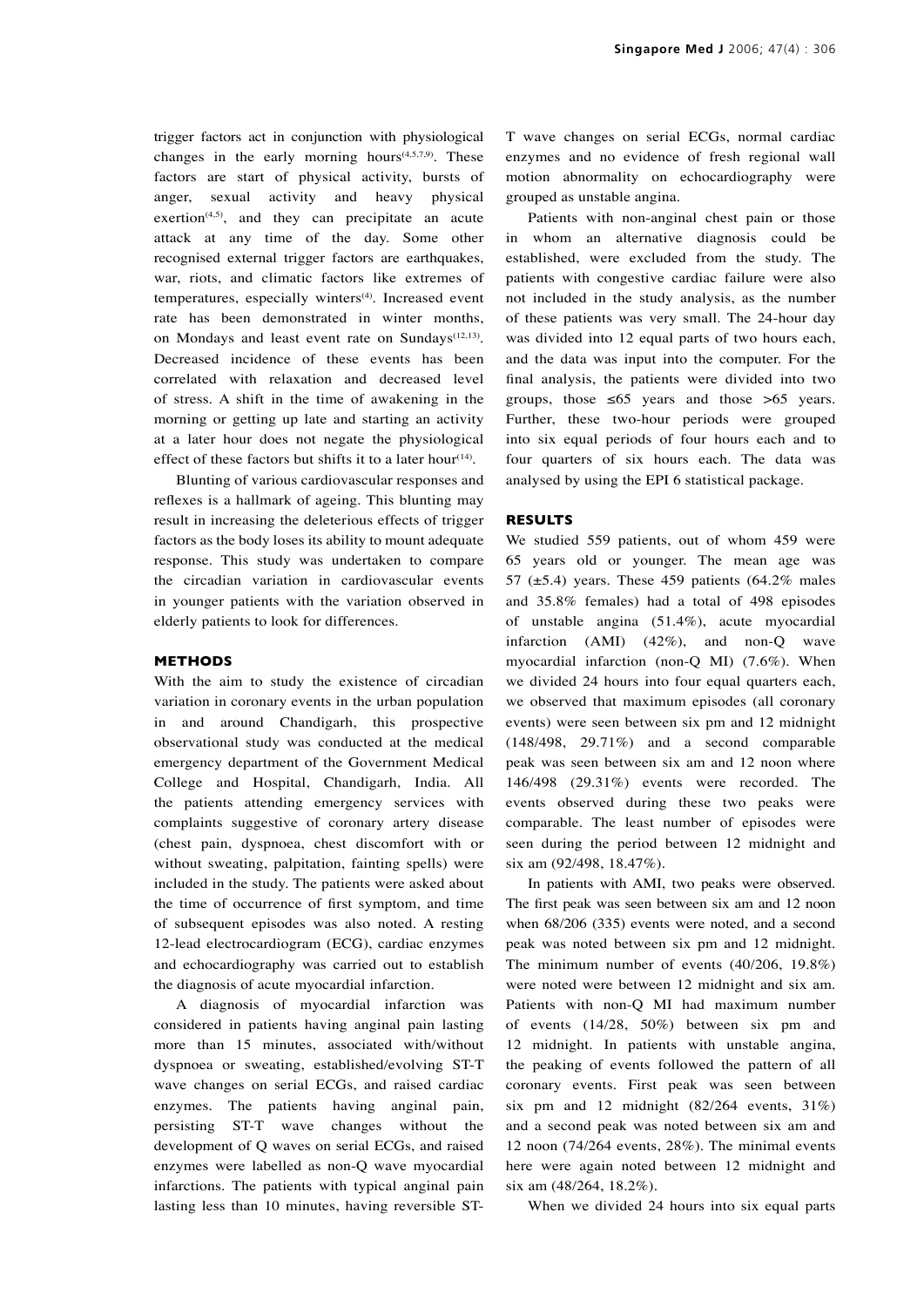of four hours interval each, we observed that maximum episodes were seen during the period between eight pm and 12 midnight (106/498, 21.28%), and a second peak was seen between eight am and 12 noon when 104/498 (20.88%) events were recorded. The least number of episodes were seen during the period between 12 midnight and four am (64/498, 12.85%). In patients with AMI, the two comparable peaks were noted between eight pm and 12 midnight (44/206 events, 21.1%) and between four am and eight am (40/206 events, 19.5%). In unstable angina, two equal peaks were noted between eight pm and 12 midnight, and between eight am and 12 noon, when 58/ 264 events (21.96%) were noted. Patients with non-Q MI had maximum events between four pm and 8 pm (10/28 events, 35.7%), followed by 6/28 events (21.4%) between eight pm and 12 midnight.

In our study group, 100 patients were older than 65 years and they had 104 episodes. 57% were male and 43% female patients with a mean age of 69 ( $\pm$ 4) years. 51.2% had AMI, 36.4% had unstable angina and 12.4% had non-Q MI. When we divided 24 hours into four equal quarters each, we observed that maximum episodes were seen during the period between six am and 12 noon (38/104, 36.71%), and a second peak was seen between six pm and 12 midnight when 26/104 (25.31%) events were recorded. The least number of episodes were seen during the period between 12 midnight and six am  $(15/104, 15.6\%)$ . Peaking of events was noted for AMI with maximum events occurring between six am and 12 noon, and a second peak between six pm and 12 midnight. Only one peak was seen in unstable angina patients with one-third of events occurring between six am and 12 noon.

However, when we divided 24 hours into fourhourly intervals, the maximum events noted were 22/104 (21.2%) between eight am and 12 noon, followed by 20/104 (19.2%) between four am and eight am. The minimum events (9/104, 8.7%) were noted between 12 midnight and four am. Maximum numbers of AMI were noted between four am and eight am, followed by a second peak between eight am and 12 noon. The patients with unstable angina had the first peak between eight am and 12 noon, followed by a second peak between eight pm and 12 midnight.

## **DISCUSSION**

Our study population showed the presence of circadian variation in adverse cardiac events in patients both below and above 65 years of age.

**Table I. Circadian variation in patients ≤65 years vs >65 years (six-hourly intervals).**

| Events             | $Ist$ peak  |             | $2nd$ peak  |           |
|--------------------|-------------|-------------|-------------|-----------|
|                    | ≤65 years   | >65 years   | ≤65 years   | >65 years |
| AMI                | 6am-12 noon | 6am-12 noon | $6pm-12$ MN | 6pm-12MN  |
| Unstable<br>angina | 6pm-12MN    | 6am-12 noon | 6am-12 noon |           |
| Non-Q MI           | 6pm-12 MN   | 6am-12 noon |             |           |

**Table II. Circadian variation in patients ≤65 years vs >65 years (four-hourly intervals).**

| Events             | I <sup>st</sup> peak |             | $2nd$ peak   |            |
|--------------------|----------------------|-------------|--------------|------------|
|                    | $<$ 65 years         | >65 years   | $<$ 65 years | >65 years  |
| AMI                | 8pm-12 MN            | 4am-8am     | 4am-8am      | 8am-12noon |
| Unstable<br>angina | 8pm-12MN             | 8am-12 noon | 8am-12 noon  | 8pm-12 MN  |
| Non-Q MI           | 4pm-8pm              | 8pm-12 MN   |              |            |

The peaking of these events was noted in the early morning and late evening hours in both the patient groups. The events during these hours were significantly more than the other times, however, there was no statistically significant difference between the events occurring during these two periods. The reason for a morning peak has been elucidated in various studies, but the evening peak can not be explained on the basis of physiological changes. The evening peak may be a result of trigger factors like stress, anger or various other such factors that were not clearly identifiable. These external trigger factors are associated with coronary events beyond what is to be expected by chance alone. In one study<sup>(4)</sup>, these factors played a role in causation of acute coronary syndromes in up to 20% cases.

In majority of the studies, a single morning peak has been noted for cardiac events like acute myocardial infarction and unstable angina(12,13,15-17). Very few studies have addressed the point of circadian variation and its correlation with age. In a large study, Arntz et al reported the incidence of cardiac events in 24,061 patients, and found a morning peaking of events between six am and 12 noon, on Mondays in winter months. They also noted that these variations are more pronounced in patients ≤65 years old and less pronounced those  $>65$  years old<sup>(12)</sup>. Similar results were reported in other studies as well $(13,15)$ .

This finding is in contrast to our study in which two very similar peaks were noted in AMI patients in both the groups. Our patients with non-Q MI